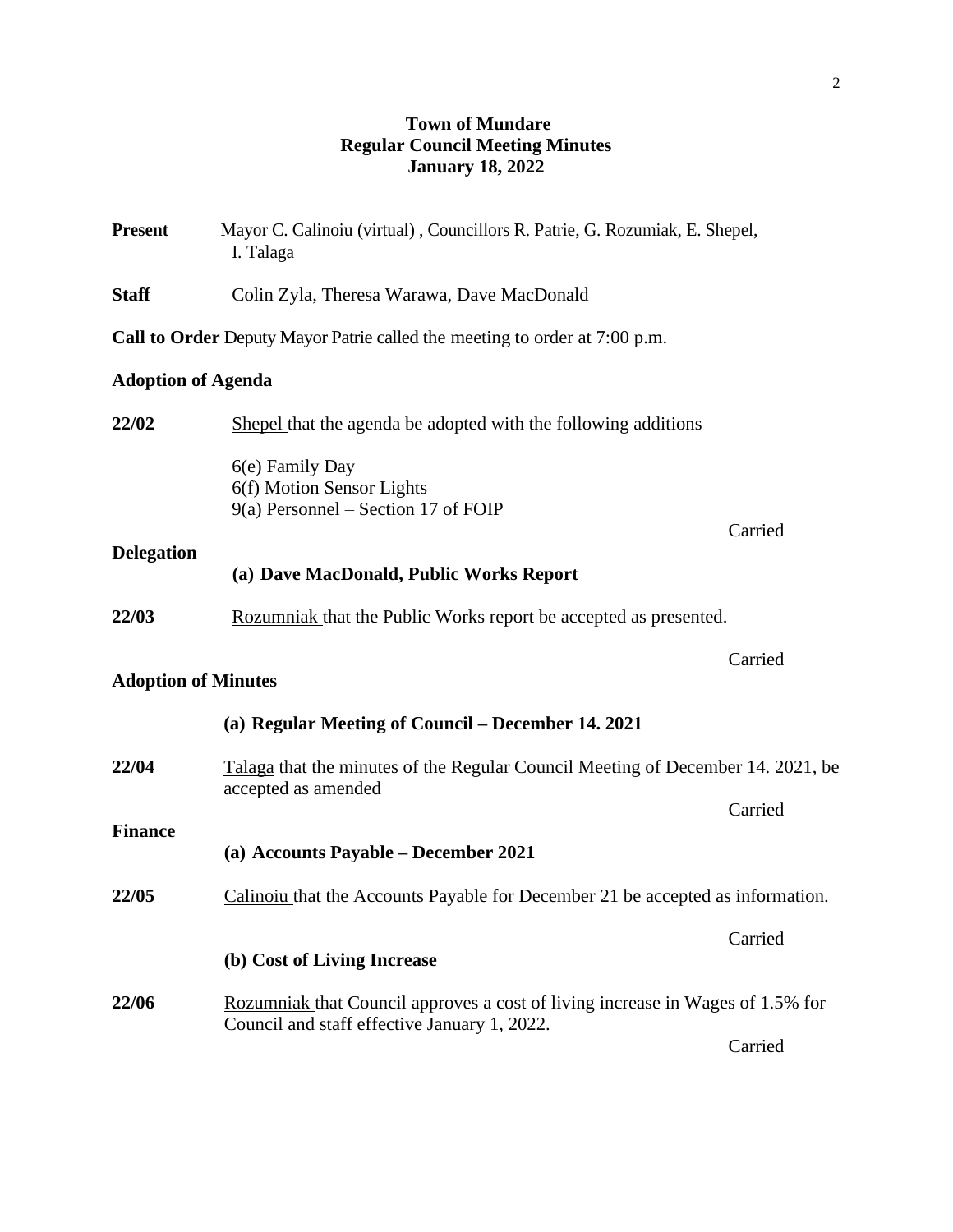| 22/07           | Talaga that the mileage rate be set at \$0.55/km effective January 1, 2022.                                                                                                                                                                                                                                                                      |                            |  |
|-----------------|--------------------------------------------------------------------------------------------------------------------------------------------------------------------------------------------------------------------------------------------------------------------------------------------------------------------------------------------------|----------------------------|--|
|                 |                                                                                                                                                                                                                                                                                                                                                  | Carried                    |  |
| 22/08           | Shepel that policy 12.12-overtime be approved as amended effective January 1,<br>2022.                                                                                                                                                                                                                                                           |                            |  |
|                 |                                                                                                                                                                                                                                                                                                                                                  | Carried                    |  |
|                 | (c) Utility Rates Bylaw 936/22                                                                                                                                                                                                                                                                                                                   |                            |  |
| 22/09           | Talaga that Bylaw 936/22 Utility Rate Bylaw be given first reading.                                                                                                                                                                                                                                                                              |                            |  |
|                 |                                                                                                                                                                                                                                                                                                                                                  | Carried                    |  |
| 22/10           | Shepel that Bylaw 936/22 Utility Rate bylaw be given second reading.                                                                                                                                                                                                                                                                             |                            |  |
|                 |                                                                                                                                                                                                                                                                                                                                                  | Carried                    |  |
| 22/11           | Rozumniak that Bylaw 936/22 Utility Rate Bylaw be given permission for third<br>and final reading.                                                                                                                                                                                                                                               |                            |  |
|                 |                                                                                                                                                                                                                                                                                                                                                  | <b>Carried Unanimously</b> |  |
| 22/12           | Calinoiu that Bylaw 936/22 Utility Rate Bylaw be given third and final reading.                                                                                                                                                                                                                                                                  |                            |  |
|                 |                                                                                                                                                                                                                                                                                                                                                  | Carried                    |  |
| <b>Business</b> | (a) Unfinished Business                                                                                                                                                                                                                                                                                                                          |                            |  |
| 22/13           | Rozumniak that unfinished business be accepted as information                                                                                                                                                                                                                                                                                    | Carried                    |  |
|                 | (b) \$1/lot program                                                                                                                                                                                                                                                                                                                              |                            |  |
| 22/14           | Rozumniak that Council approves the proposal from Casey under the following<br>conditions:                                                                                                                                                                                                                                                       |                            |  |
|                 | -if a proof of the grant application is provided, the condition will be that a<br>development permit be obtained within six months of signing the<br>agreement<br>-if no proof of the grant application is received, the condition will be that<br>the development permit is obtained within 90 days of signing of the<br>development agreement. |                            |  |
|                 |                                                                                                                                                                                                                                                                                                                                                  |                            |  |
|                 |                                                                                                                                                                                                                                                                                                                                                  | Carried                    |  |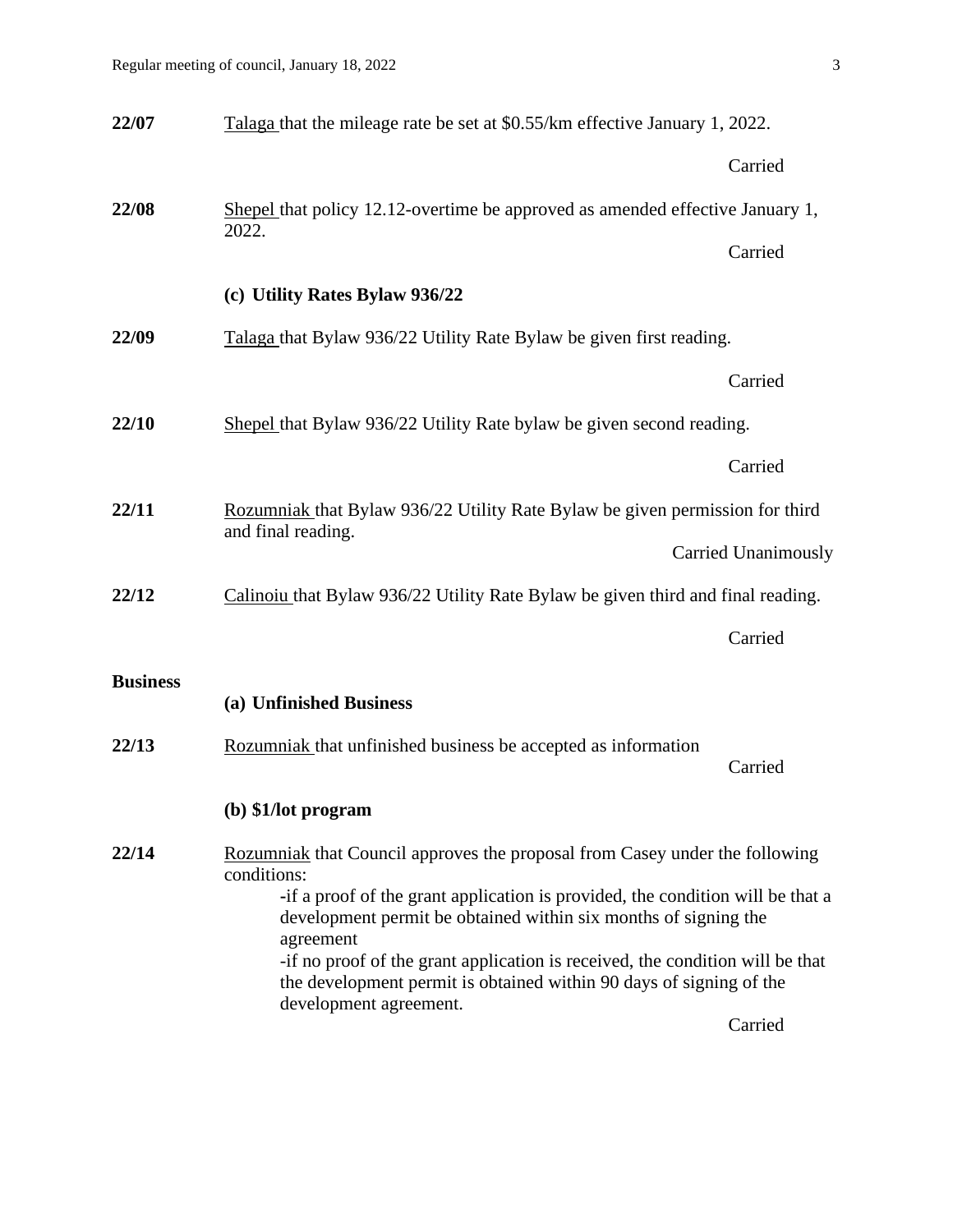| 22/15 | Talaga that Council accept main Steet \$1/lot proposal from Karamjit &                                                                                                                                                                                               |                            |  |
|-------|----------------------------------------------------------------------------------------------------------------------------------------------------------------------------------------------------------------------------------------------------------------------|----------------------------|--|
|       | Komalpreet Sandhu.                                                                                                                                                                                                                                                   | Carried                    |  |
|       | (c) Designated Officer Bylaw 937/22                                                                                                                                                                                                                                  |                            |  |
| 22/16 | Shepel that Bylaw 937/22 Designated Officer be given first reading.                                                                                                                                                                                                  |                            |  |
|       |                                                                                                                                                                                                                                                                      | Carried                    |  |
| 22/17 | Rozumniak that Bylaw 937/22 Designated Officer be given second reading,                                                                                                                                                                                              |                            |  |
|       |                                                                                                                                                                                                                                                                      | Carried                    |  |
| 22/18 | Calinoiu that Bylaw 937/22 Designated Officer be given permission for third and                                                                                                                                                                                      |                            |  |
|       | final reading.                                                                                                                                                                                                                                                       | <b>Carried Unanimously</b> |  |
| 22/19 | Talaga that Bylaw 937/22 Designated Officer be given third reading and final                                                                                                                                                                                         |                            |  |
|       | reading.                                                                                                                                                                                                                                                             | Carried                    |  |
|       | (d) Signing Authority Policy 12.18                                                                                                                                                                                                                                   |                            |  |
| 22/20 | Rozumniak that Signing Authority Policy 12.18 be adopted as presented.                                                                                                                                                                                               |                            |  |
|       | (e) Family Day - February 21                                                                                                                                                                                                                                         | Carried                    |  |
|       | Discussion took place about what activities are going to take place for Family<br>Day.                                                                                                                                                                               |                            |  |
| 22/21 | Rozumniak that snowshoeing and a wiener roast take place at Victory Park from<br>$1:00 - 4:30$ p.m. on February 21 with cancellation if the weather is below 15<br>degrees with administration looking after the advertising on social media and Go<br>East tourism. |                            |  |
|       | (f) Motion Sensor Lights                                                                                                                                                                                                                                             | Carried                    |  |
|       |                                                                                                                                                                                                                                                                      |                            |  |
|       | Councillor Talaga inquired if the Town has any regulations on the positioning of<br>motion sensor lights in one's yard not to impede on the neighbor's property.                                                                                                     |                            |  |
| 22/22 | Talaga that Motion Sensor Lights be tabled to a future meeting.                                                                                                                                                                                                      |                            |  |
|       |                                                                                                                                                                                                                                                                      | Carried                    |  |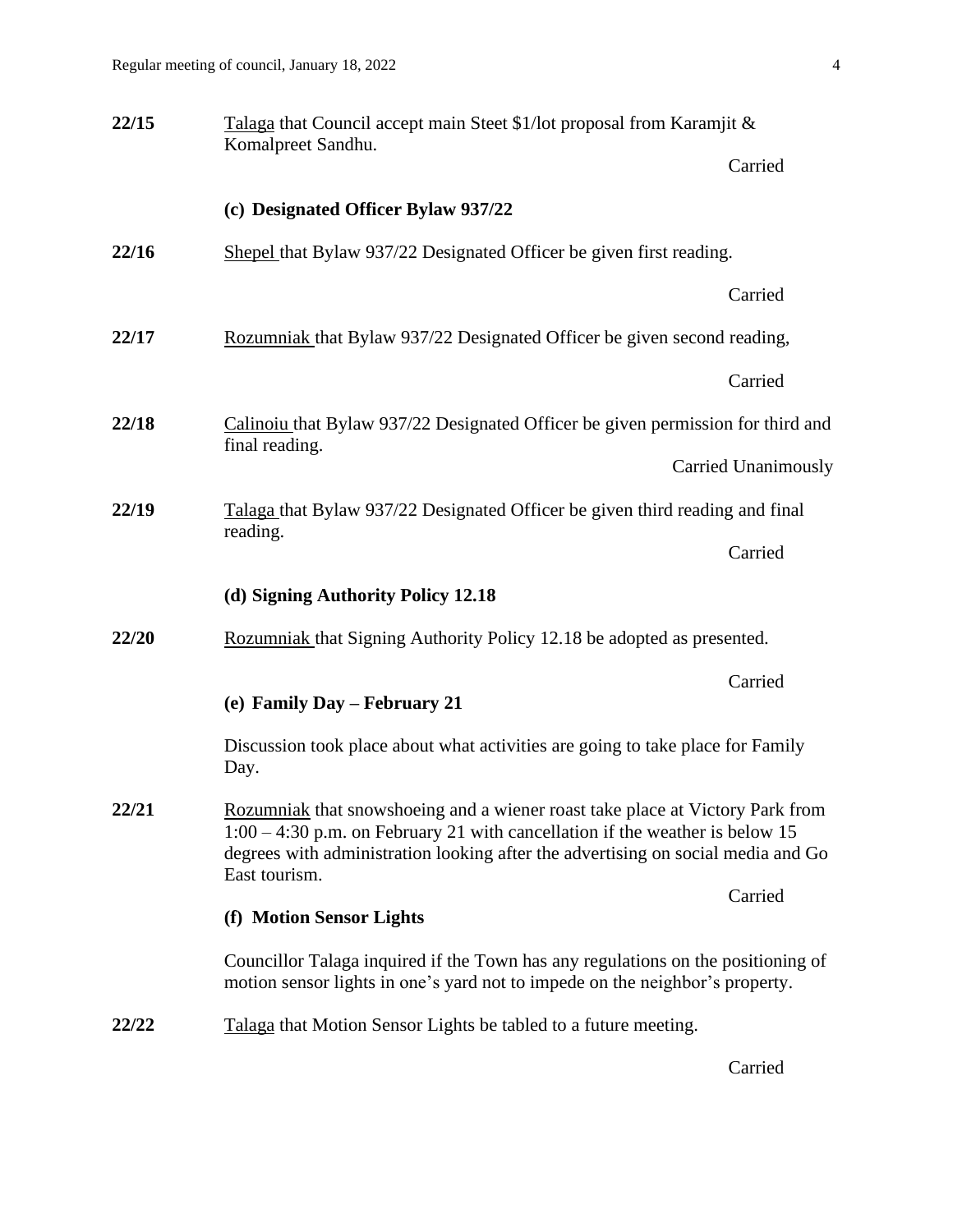## **Correspondence**

## **(a) Frank Rosypal (b) Lamont County Housing Foundation**

22/23 Calinoiu that the Correspondence be accepted as information.

#### **Staff and Council Reports**

## **Cheryl Calinoiu**

-attended Regular Council Meeting -attended Christmas Extravaganza Parade -Judged Gingerbread house at Stawnichy Meat Processing

## **Rick Patrie**

-attended Regular Council Meeting -attended Christmas Extravaganza Parade

#### **Glen Rozumniak**

-attended Regular Council Meeting -attended Christmas Extravaganza Parade -attended Lamont County Housing Foundation meeting

#### **Eddie Shepel**

-attended Regular Council Meeting -attended Christmas Extravaganza Parade -attended Alberta Hub meeting virtually -attended Northern Lights Library Meeting virtually -CALC meetings have been cancelled twice

## **Irene Talaga**

-attended Regular Council Meeting -attended Christmas Extravaganza Parade -organized the Christmas Extravaganza -attended John Batiuk Organizational Meeting -inquired on the status of the distillery at the old National Hall

#### **Colin Zyla**

-attended Regular Council meeting -attended the Christmas Extravaganza parade Carried